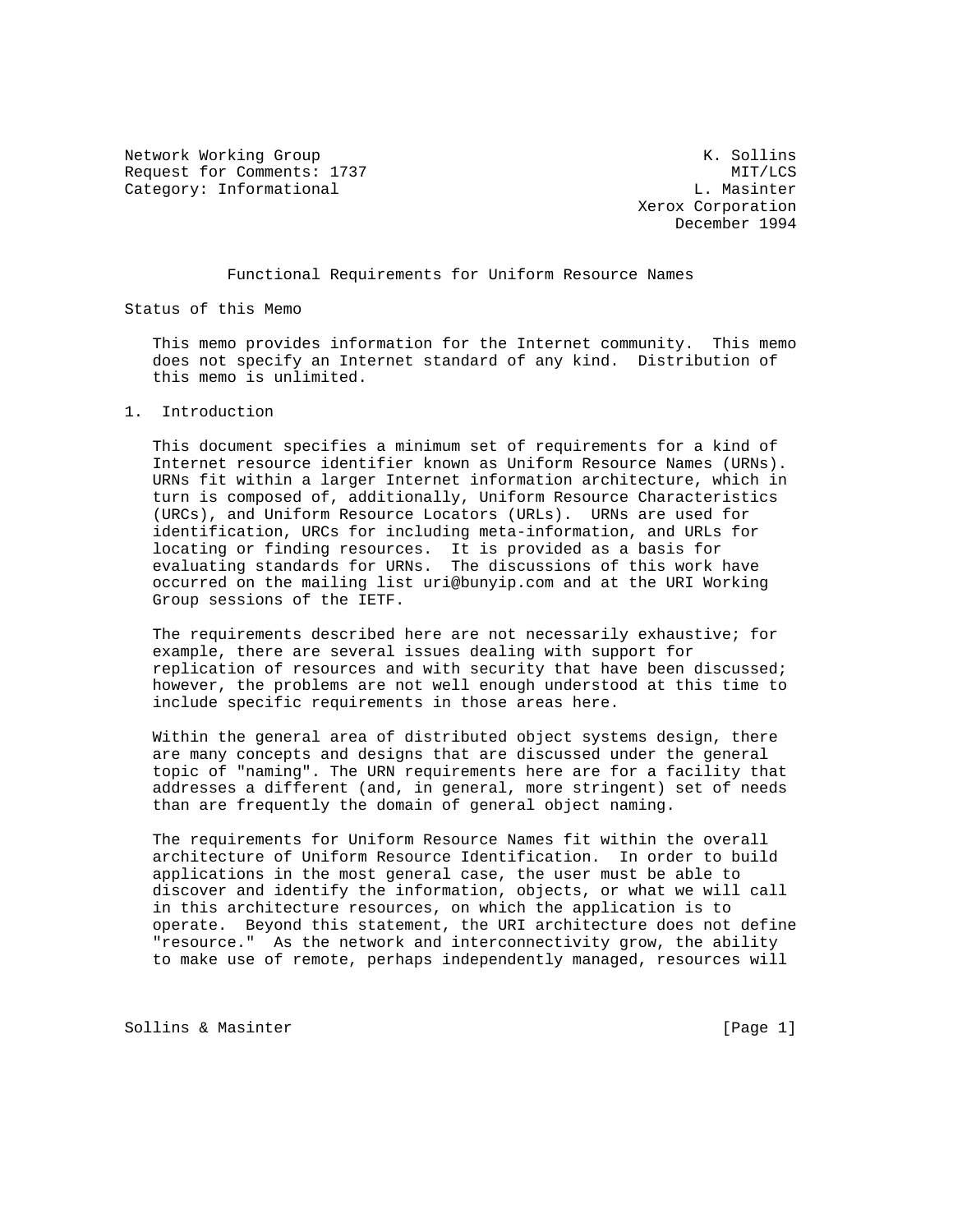become more and more important. This activity of discovering and utilizing resources can be broken down into those activities where one of the primary constraints is human utility and facility and those in which human involvement is small or nonexistent. Human naming must have such characteristics as being both mnemonic and short. Humans, in contrast with computers, are good at heuristic disambiguation and wide variability in structure. In order for computer and network based systems to support global naming and access to resources that have perhaps an indeterminate lifetime, the flexibility and attendant unreliability of human-friendly names should be translated into a naming infrastructure more appropriate for the underlying support system. It is this underlying support system that the Internet Information Infrastructure Architecture (IIIA) is addressing.

 Within the IIIA, several sorts of information about resources are specified and divided among different sorts of structures, along functional lines. In order to access information, one must be able to discover or identify the particular information desired, determined both how and where it might be used or accessed. The partitioning of the functionality in this architecture is into uniform resource names (URN), uniform resource characteristics (URC), and uniform resource locators (URL). A URN identifies a resource or unit of information. It may identify, for example, intellectual content, a particular presentation of intellectual content, or whatever a name assignment authority determines is a distinctly namable entity. A URL identifies the location or a container for an instance of a resource identified by a URN. The resource identified by a URN may reside in one or more locations at any given time, may move, or may not be available at all. Of course, not all resources will move during their lifetimes, and not all resources, although identifiable and identified by a URN will be instantiated at any given time. As such a URL is identifying a place where a resource may reside, or a container, as distinct from the resource itself identified by the URN. A URC is a set of meta-level information about a resource. Some examples of such meta-information are: owner, encoding, access restrictions (perhaps for particular instances), cost.

With this in mind, we can make the following statement:

 o The purpose or function of a URN is to provide a globally unique, persistent identifier used for recognition, for access to characteristics of the resource or for access to the resource itself.

Sollins & Masinter **Example 2** and Sollins & Masinter **and Solling 2** and Solling 2 and 2 and 2 and 2 and 2 and 2 and 2 and 2 and 2 and 2 and 2 and 2 and 2 and 2 and 2 and 2 and 2 and 2 and 2 and 2 and 2 and 2 and 2 and 2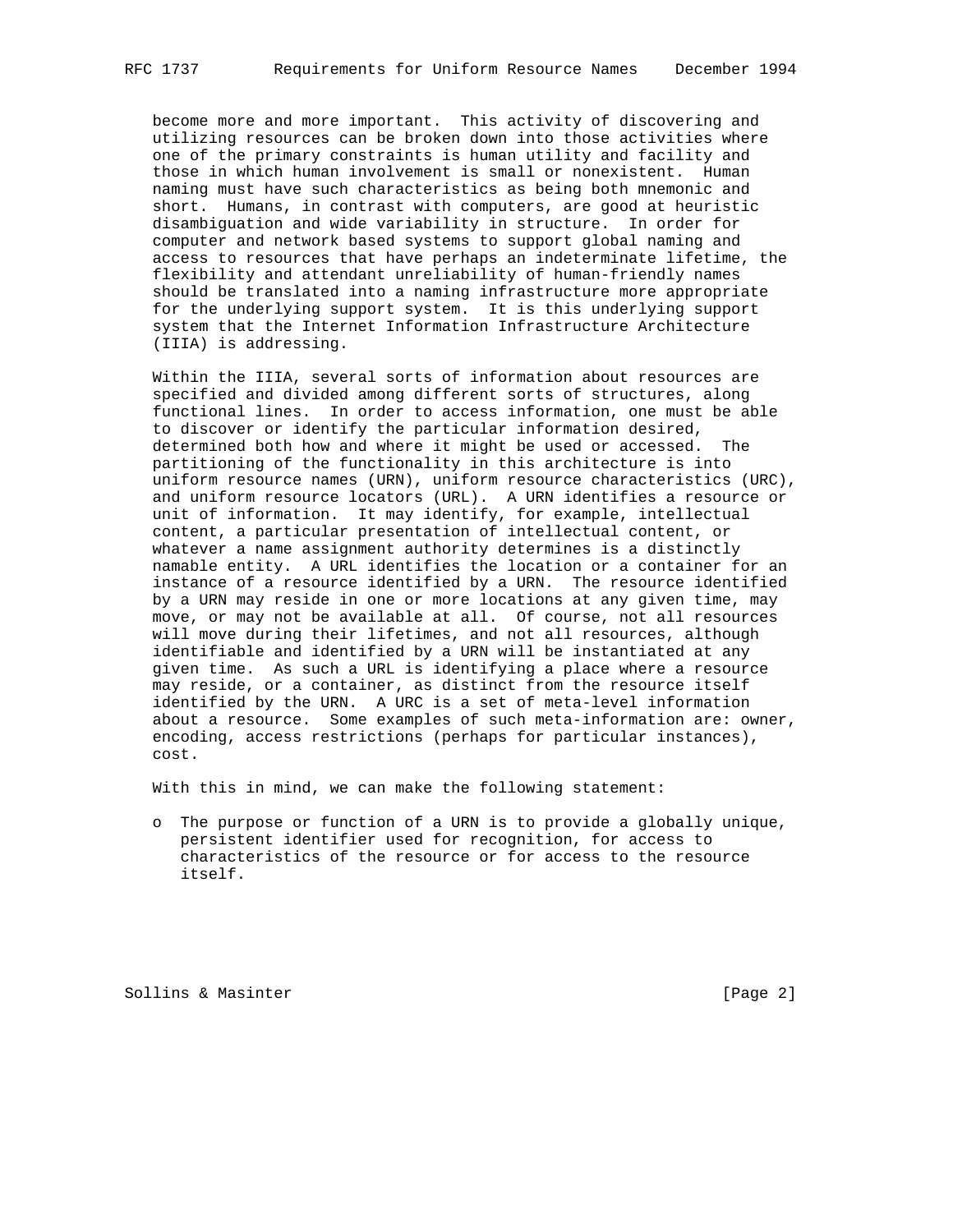More specifically, there are two kinds of requirements on URNs: requirements on the functional capabilities of URNs, and requirements on the way URNs are encoded in data streams and written communications.

2. Requirements for functional capabilities

These are the requirements for URNs' functional capabilities:

- o Global scope: A URN is a name with global scope which does not imply a location. It has the same meaning everywhere.
- o Global uniqueness: The same URN will never be assigned to two different resources.
- o Persistence: It is intended that the lifetime of a URN be permanent. That is, the URN will be globally unique forever, and may well be used as a reference to a resource well beyond the lifetime of the resource it identifies or of any naming authority involved in the assignment of its name.
- o Scalability: URNs can be assigned to any resource that might conceivably be available on the network, for hundreds of years.
- o Legacy support: The scheme must permit the support of existing legacy naming systems, insofar as they satisfy the other requirements described here. For example, ISBN numbers, ISO public identifiers, and UPC product codes seem to satisfy the functional requirements, and allow an embedding that satisfies the syntactic requirements described here.
- o Extensibility: Any scheme for URNs must permit future extensions to the scheme.
- o Independence: It is solely the responsibility of a name issuing authority to determine the conditions under which it will issue a name.
- o Resolution: A URN will not impede resolution (translation into a URL, q.v.). To be more specific, for URNs that have corresponding URLs, there must be some feasible mechanism to translate a URN to a URL.
- 3. Requirements for URN encoding

 In addition to requirements on the functional elements of the URNs, there are requirements for how they are encoded in a string:

Sollins & Masinter **Example 2** (Page 3)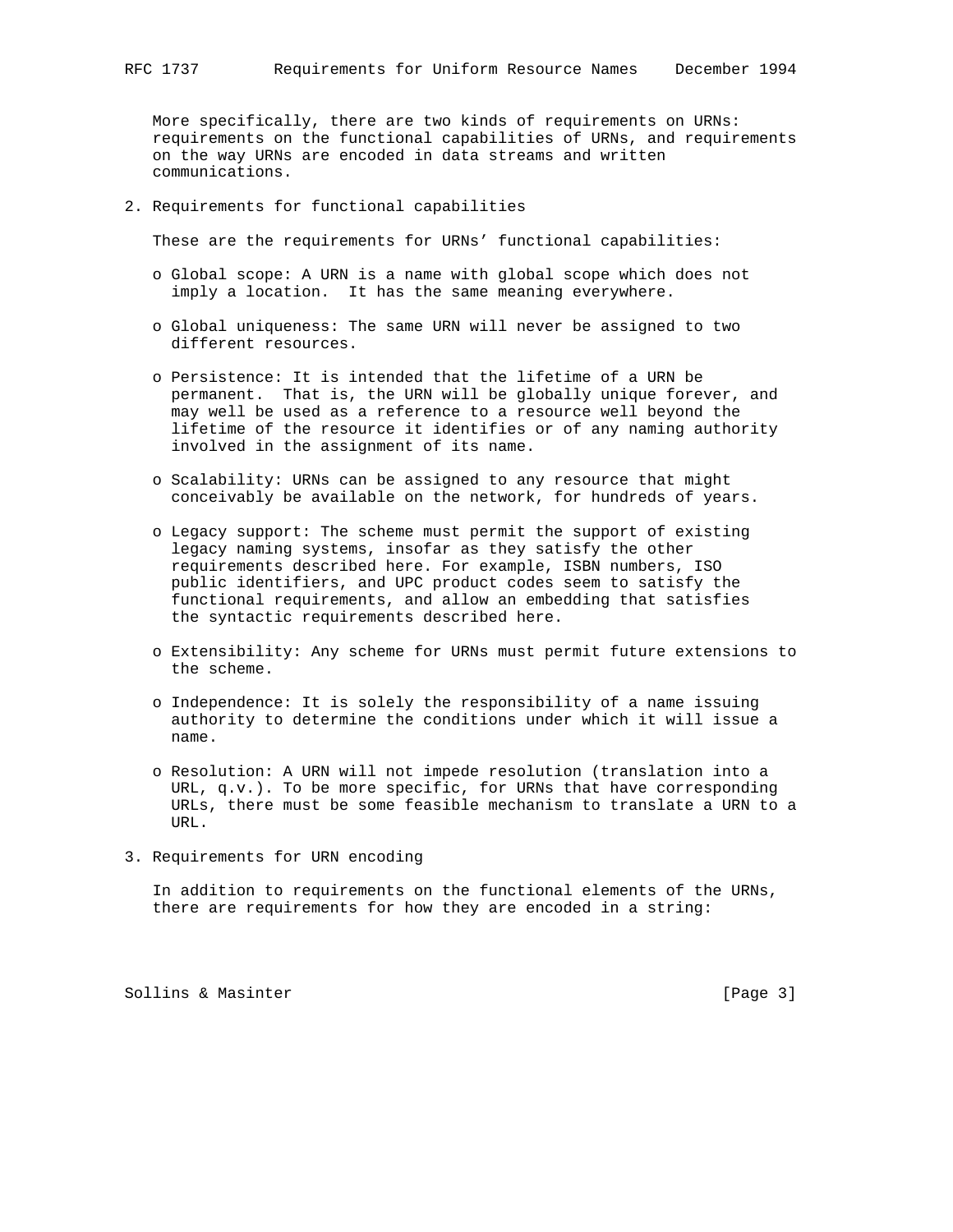- o Single encoding: The encoding for presentation for people in clear text, electronic mail and the like is the same as the encoding in other transmissions.
- o Simple comparison: A comparison algorithm for URNs is simple, local, and deterministic. That is, there is a single algorithm for comparing two URNs that does not require contacting any external server, is well specified and simple.
- o Human transcribability: For URNs to be easily transcribable by humans without error, they should be short, use a minimum of special characters, and be case insensitive. (There is no strong requirement that it be easy for a human to generate or interpret a URN; explicit human-accessible semantics of the names is not a requirement.) For this reason, URN comparison is insensitive to case, and probably white space and some punctuation marks.
- o Transport friendliness: A URN can be transported unmodified in the common Internet protocols, such as TCP, SMTP, FTP, Telnet, etc., as well as printed paper.
- o Machine consumption: A URN can be parsed by a computer.
- o Text recognition: The encoding of a URN should enhance the ability to find and parse URNs in free text.
- 4. Implications

 For a URN specification to be acceptible, it must meet the previous requirements. We draw a set of conclusions, listed below, from those requirements; a specification that satisfies the requirments without meetings these conclusions is deemed acceptable, although unlikely to occur.

- o To satisfy the requirements of uniqueness and scalability, name assignment is delegated to naming authorities, who may then assign names directly or delegate that authority to sub-authorities. Uniqueness is guaranteed by requiring each naming authority to guarantee uniqueness. The names of the naming authorities themselves are persistent and globally unique and top level authorities will be centrally registered.
- o Naming authorities that support scalable naming are encouraged, but not required. Scalability implies that a scheme for devising names may be scalable both at its terminators as well as within the structure; e.g., in a hierarchical naming scheme, a naming authority might have an extensible mechanism for adding new sub-registries.

Sollins & Masinter  $[Page 4]$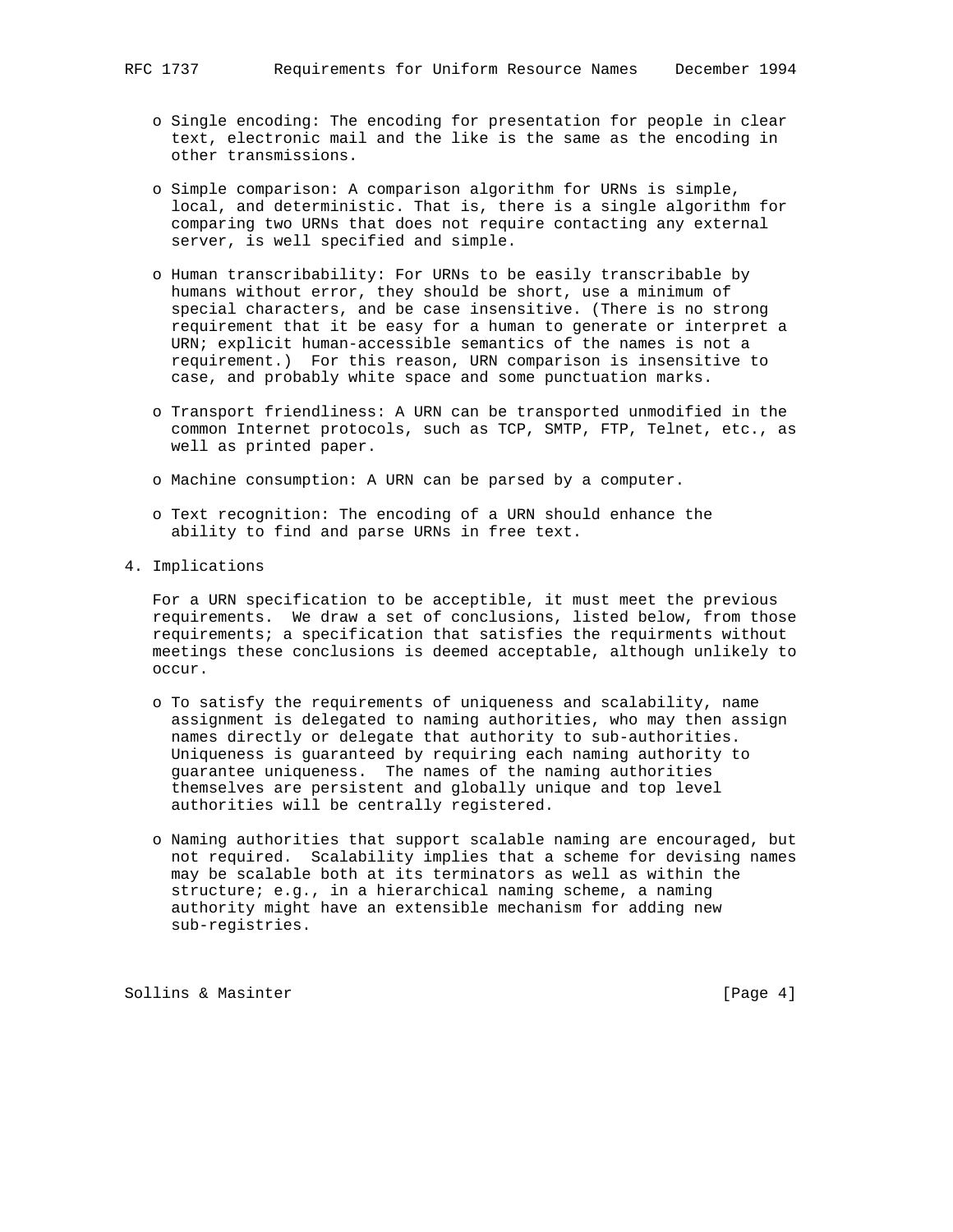- o It is strongly recommended that there be a mapping between the names generated by each naming authority and URLs. At any specific time there will be zero or more URLs into which a particular URN can be mapped. The naming authority itself need not provide the mapping from URN to URL.
- o For URNs to be transcribable and transported in mail, it is necessary to limit the character set usable in URNs, although there is not yet consensus on what the limit might be.

 In assigning names, a name assignment authority must abide by the preceding constraints, as well as defining its own criteria for determining the necessity or indication of a new name assignment.

5. Other considerations

 There are three issues about which this document has intentionally not taken a position, because it is believed that these are issues to be decided by local determination or other services within an information infrastructure. These issues are equality of resources, reflection of visible semantics in a URN, and name resolution.

 One of the ways in which naming authorities, the assigners of names, may choose to make themselves distinctive is by the algorithms by which they distinguish or do not distinguish resources from each other. For example, a publisher may choose to distinguish among multiple printings of a book, in which minor spelling and typographical mistakes have been made, but a library may prefer not to make that distinction. Furthermore, no one algorithm for testing for equality is likely to applicable to all sorts of information. For example, an algorithm based on testing the equality of two books is unlikely to be useful when testing the equality of two spreadsheets. Thus, although this document requires that any particular naming authority use one algorithm for determining whether two resources it is comparing are the same or different, each naming authority can use a different such algorithm and a naming authority may restrict the set of resources it chooses to identify in any way at all.

 A naming authority will also have some algorithm for actually choosing a name within its namespace. It may have an algorithm that actually embeds in some way some knowledge about the resource. In turn, that embedding may or may not be made public, and may or may not be visible to potential clients. For example, an unreflective URN, simply provides monotonically increasing serial numbers for resources. This conveys nothing other than the identity determined by the equality testing algorithm and an ordering of name assignment by this server. It carries no information about the resource itself.

Sollins & Masinter [Page 5]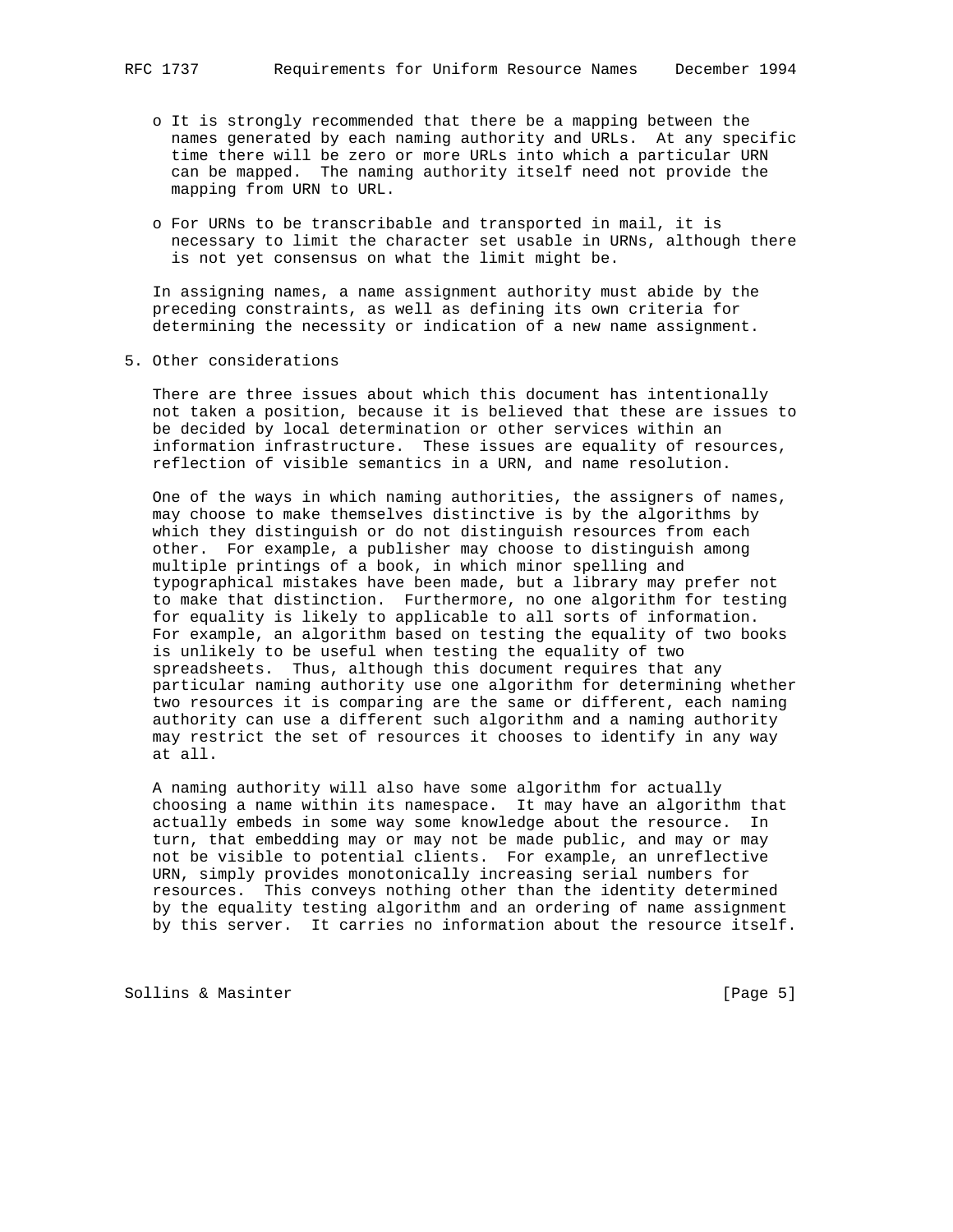An MD5 of the resource at some point, in and of itself may be reflective of its contents, and, in fact, the naming authority may be perfectly willing to publish the fact that it is using MD5, but if the resource is mutable, it still will be the case that any potential client cannot do much with the URN other than check for equality. If, in contrast, a URN scheme has much in common with the assignment ISBN numbers, the algorithm for assigning them is public and by knowing it, given a particular ISBN number, one can learn something more about the resource in question. This full range of possibilities is allowed according to this requirements document, although it is intended that naming authorities be discouraged from making accessible to clients semantic information about the resource, on the assumption that that may change with time and therefore it is unwise to encourage people in any way to depend on that semantics being valid.

 Last, this document intentionally does not address the problem of name resolution, other than to recommend that for each naming authority a name translation mechanism exist. Naming authorities assign names, while resolvers or location services of some sort assist or provide URN to URL mapping. There may be one or many such services for the resources named by a particular naming authority. It may also be the case that there are generic ones providing service for many resources of differing naming authorities. Some may be authoritative and others not. Some may be highly reliable or highly available or highly responsive to updates or highly focussed by other criteria such as subject matter. Of course, it is also possible that some naming authorities will also act as resolvers for the resources they have named. This document supports and encourages third party and distributed services in this area, and therefore intentionally makes no statements about requirements of URNs or naming authorities on resolvers.

Security Considerations

 Applications that require translation from names to locations, and the resources themselves may require the resources to be authenticated. It seems generally that the information about the authentication of either the name or the resource to which it refers should be carried by separate information passed along with the URN rather than in the URN itself.

Sollins & Masinter **Example 2** (Page 6)